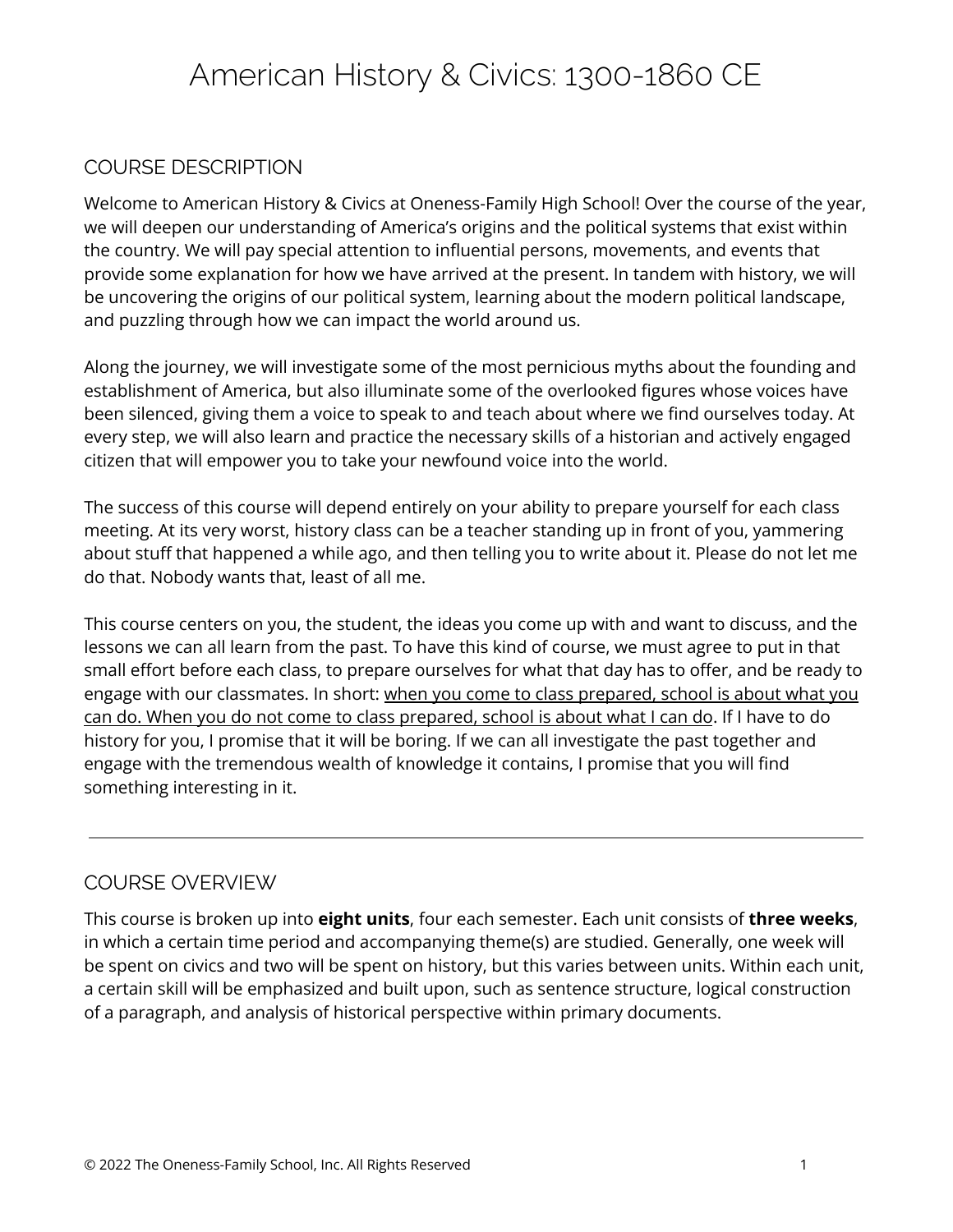| Semester 1: Until 1776                                                                                                                                                                                                                                                                                                                                                                                              | Semester 2: 1776 - 1860                                                                                                                                                                                                                                                                                                                                                                                                                                                                                                                                       |  |  |
|---------------------------------------------------------------------------------------------------------------------------------------------------------------------------------------------------------------------------------------------------------------------------------------------------------------------------------------------------------------------------------------------------------------------|---------------------------------------------------------------------------------------------------------------------------------------------------------------------------------------------------------------------------------------------------------------------------------------------------------------------------------------------------------------------------------------------------------------------------------------------------------------------------------------------------------------------------------------------------------------|--|--|
| <b>Unit 1 - Foundations</b><br>Topics:<br>Modern structure and function of the<br>US government<br>Background history of indigenous<br>$\frac{1}{2}$<br>peoples in North America before 1490s<br>Background history of European<br>peoples before 1490s<br>Characteristics of indigenous and<br>$\blacksquare$<br>European cultures, including land<br>management techniques, mercantilism,<br>and social structure | <b>Unit 5 - Revolution and a New Republic</b><br>Topics:<br>Origins of federalism and compromises<br>made to establish the American system<br>of government, including the Articles of<br>Confederations, representation, and<br>the Federalist/Anti-Federalist debate<br>The American Revolution<br>Analysis of how and why our system of<br>government was decided upon,<br>including significant figures<br>Disenfranchisement and omission of<br>peoples from the process of<br>nation-building                                                           |  |  |
| <b>Unit 2 - Collision of Cultures</b><br>Topics:<br>Philosophical roots and political<br>backgrounds of both indigenous and<br>European peoples<br>European arrival, first settlements, and<br>the relationship between Europeans<br>and indigenous peoples<br>Impact of colonization and conflict on<br>different groups                                                                                           | <b>Unit 6 - Jefferson and Nationalism</b><br>Topics:<br>The Bill of Rights and the process of<br>judicial review<br>Analysis of "nationalism" as a<br>movement, both historical and modern<br>Effects and major events of Thomas<br>Jefferson's presidency, including the<br>Louisiana Purchase, the War of 1812,<br>and the progressively genocidal<br>approach to the continent's indigenous<br>peoples                                                                                                                                                     |  |  |
| Unit 3 - Building on the Backs of Others<br>Topics:<br>Growth and development of politics<br>within colonies<br>Connections between colonial charters<br>and modern American<br>constitutionalism<br>Analysis of wide range in colonial<br>lifestyles and cultures, including<br>prominence of slavery and industry<br>Philosophical movements of the day,<br>including the Enlightenment and Great<br>Awakening    | Unit 7 - Jacksonian America, Slavery, and<br><b>Expansion</b><br>Topics:<br>Rights and responsibilities of<br>citizenship, including how "citizenship"<br>is thought of today<br>Analysis of the "State's Rights" debate,<br>then and now<br>Effects and major events of Andrew<br>Jackson's presidency, including<br>treatment of indigenous peoples and<br>his war on national institutions<br>Analysis of the appeal of "mass politics,"<br>comparing Jackson with modern<br>leaders and movements<br>Centrality of slavery to the southern<br>way of life |  |  |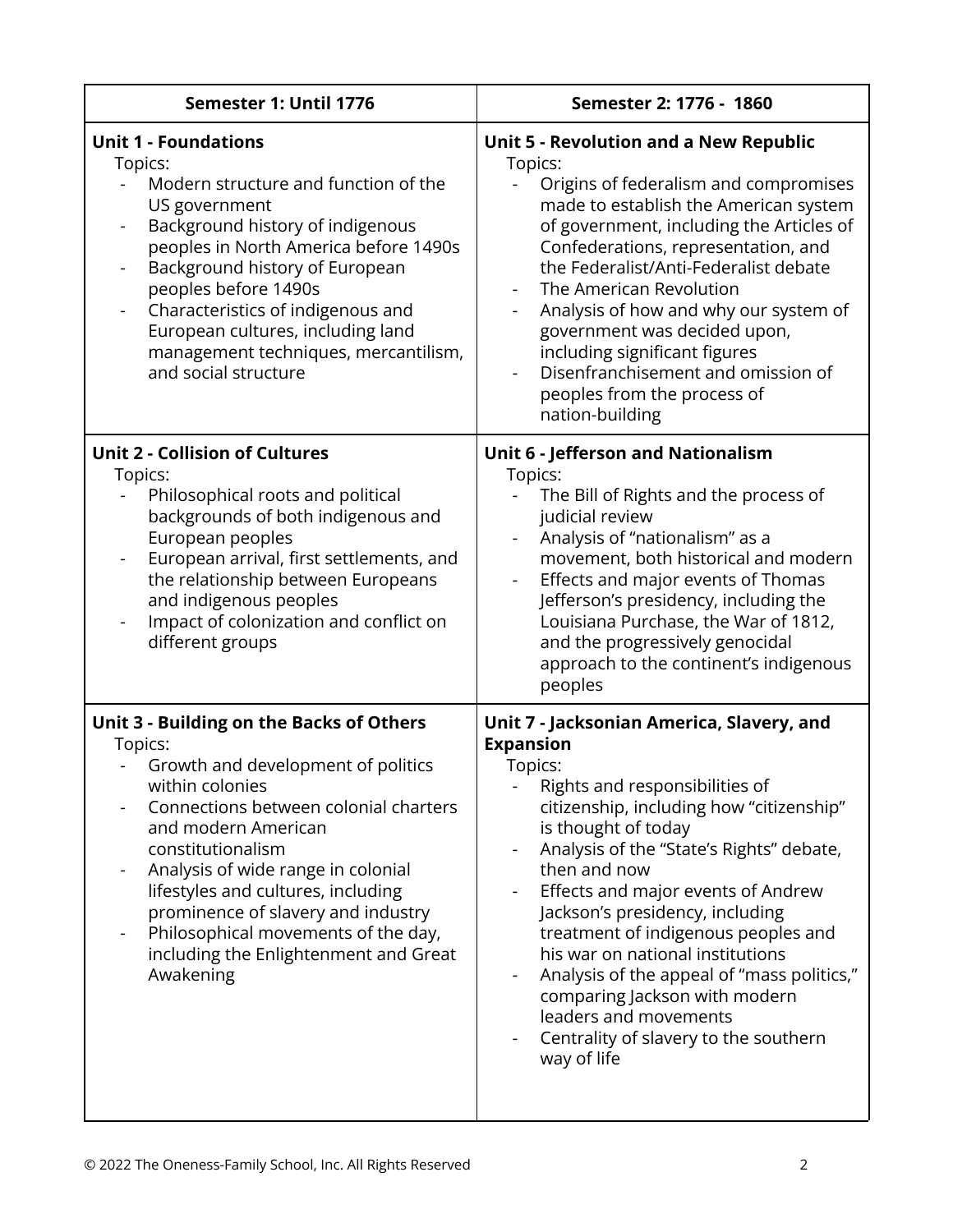| <b>Unit 4 - Empire and Independence</b>                                                                                                                                                                                                                                                                                                                                             | Unit 8 - Division, Crisis, and the Antebellum                                                                                                                                                                                                                                                                                                                                                                     |
|-------------------------------------------------------------------------------------------------------------------------------------------------------------------------------------------------------------------------------------------------------------------------------------------------------------------------------------------------------------------------------------|-------------------------------------------------------------------------------------------------------------------------------------------------------------------------------------------------------------------------------------------------------------------------------------------------------------------------------------------------------------------------------------------------------------------|
| Topics:                                                                                                                                                                                                                                                                                                                                                                             | <b>Economy</b>                                                                                                                                                                                                                                                                                                                                                                                                    |
| Origins of "empire" and its effect on the<br>$\qquad \qquad \blacksquare$<br>peoples of the world, including modern<br>American empire<br>Independence movements and<br>$\blacksquare$<br>resistance in colonial America and<br>modern America, focusing on how<br>citizens "resist" today<br>Roots and escalation of tension<br>$\blacksquare$<br>between Britain and the colonies | Topics:<br>Constitutional inconsistencies before<br>the Civil War and in modern times<br>Relationship between the southern<br>$\sim$<br>economy, slavery, and state's rights<br>- Immigration and the how the origin of<br>immigrants affects national discussions<br>of American identity<br>Rise of industry in the northern states<br>$\blacksquare$<br>and economic differences between<br>different colonies |

Each week will roughly follow the logic behind Montessori's "three period" lesson, where information is presented, engaged with as a group, and finally produced by the student themself. All information, readings, and resources will be shared on Google Drive and through our Google Classroom, along with clearly given deadlines and expectations for completion. Each unit will have its own "unit overview" sheet which will help organize information and track our progress through each week.

# COURSE STRUCTURE

Although we will be learning similar information and studying the same themes as a class, the depth of knowledge, rigor of the coursework, and pace of workload will be appropriate to each student's age and ambition. Students in either **9th or 10th grade** will be automatically entered into the "**Introductory Level**" course, while students in either **11th or 12th grade** will be in the "**Upper Level**" course. In general, the upper level course will be held to a higher standard in terms of workload, production quality, and classroom participation.

Once placed in the appropriate course, students will have the opportunity to choose between either a "**Standard**" or "**Advanced**" track for their particular course. The advanced track option is for students who welcome the challenge, and subsequent reward, of learning about "interpretive frameworks," how they enrich our knowledge of history, and how they can be used to more fully understand the problems our society faces today. For each unit, advanced track students will pick between race, class, or gender for an interpretive framework. In addition to normal coursework, they will use additional resources to interpret and analyze that unit's time period and/or theme through the lens of their chosen framework. By following an advanced track, students will further develop their writing technique and voice, reading and notetaking skills, and work more closely with me to hone a necessary technique for those who wish to study history going forward.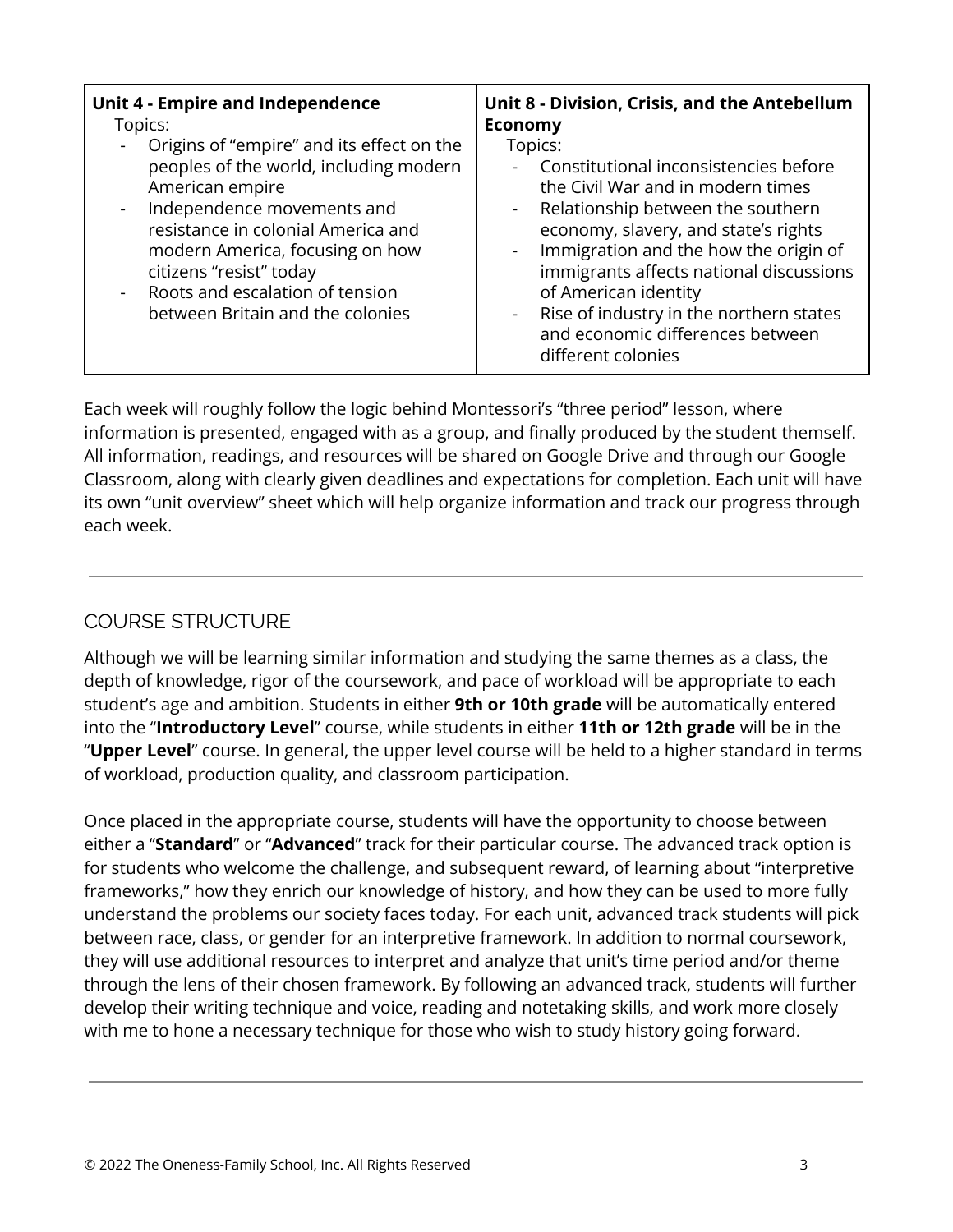#### **GRADING**

Your grade will be composed of four different parts: in-class productions, independent productions, participation, and exit reviews. Each week will have 30 possible points to be earned, 10 for in-class productions, 10 for independent productions, and 10 for participation. In addition, each three-week unit will end with an "exit review" worth 10 points. In total, this means there will be **400 points** per semester to be earned for standard track students. For advanced track students, each unit will also have a small, three-week project worth 20 points, along with 5 additional points on each unit exit review. For advanced track students, this will total **500 points** per semester.

#### **Standard Track:**

| 1. Classroom Preparation, Engagement, and Participation | 10 pts/wk        | $(120 \text{ total})$ |
|---------------------------------------------------------|------------------|-----------------------|
| 2. In-class Productions                                 | 10 pts/wk        | $(120 \text{ total})$ |
| 3. Independent Productions                              | 10 pts/wk        | $(120 \text{ total})$ |
| 4. Unit Exit Reviews                                    | 10 pts/unit      | $(40 \text{ total})$  |
|                                                         | 400 pts/semester |                       |
| <b>Advanced Track:</b>                                  |                  |                       |
| 1. Classroom Preparation, Engagement, and Participation | 10 pts/wk        | $(120 \text{ total})$ |
| 2. In-class Productions                                 | 10 pts/wk        | $(120 \text{ total})$ |
| 3. Independent Productions                              | 10 pts/wk        | $(120 \text{ total})$ |
| 4. Unit Interpretive Framework Project                  | 20 pts/unit      | $(80 \text{ total})$  |
| 5. Unit Exit Reviews                                    | 15 pts/unit      | $(60 \text{ total})$  |
|                                                         | 500 pts/semester |                       |

# **Grading Scale:**

A: 90% - 100% B: 80% - 89% C: 70% - 79% D: 60% - 69% F: 0% - 59%

LATE POLICY

Unless permission has been granted because of special circumstances, productions and projects handed in late will receive the following credit:

 **day late**: 80% of total **days late**: 60% of total **days late**: 40% of total **days late:** 20% of total **or more days late**: 0%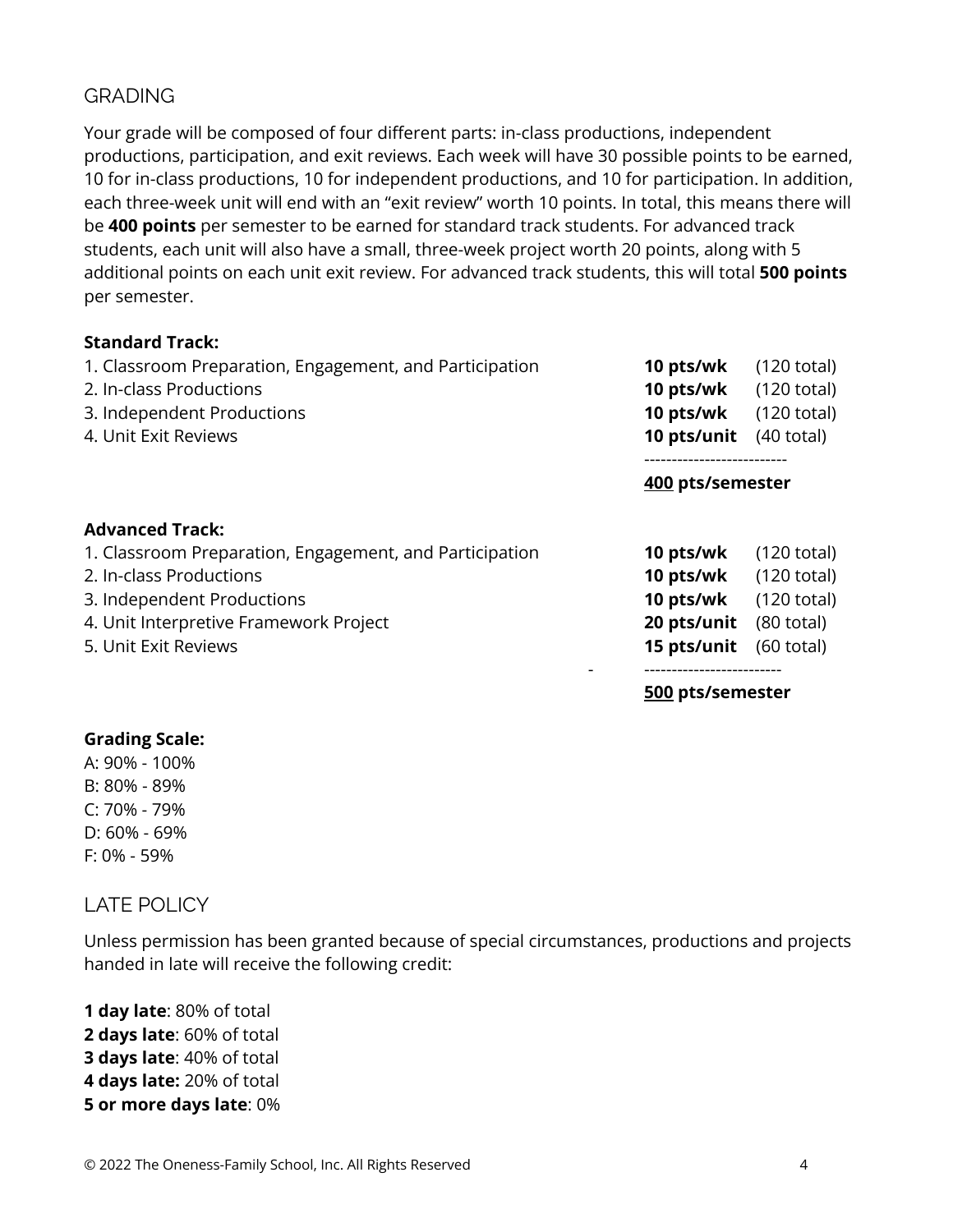#### *Note*: An assignment is considered late if not submitted **both** before the requested time and in the requested format

## MAKE-UP POLICY

If a student is absent and the absence is excused, they may hand in their work late by as many days as they were absent (to a maximum of five) without penalty. After this grace period, normal late policy applies. In the case of unexcused absences, students will be held accountable for all work due during absences and any readings/assignments for the day(s) following their absence.

### PLAGIARISM POLICY

Plagiarizing is taking and using ideas from a source without citing that source. By not citing your sources, you claim that what you have written down or made is of your own creation.

If you plagiarise without making an effort to cite the source of the information, you will receive no credit for that piece of work. If your plagiarism is unintentional and resulting from poor citation form, the production or project will be returned to you and not accepted until the errors are corrected. Additionally, cheating of any kind, copying classmates' work, or exhibiting dishonesty in a production, project, or exam will result in receiving no credit for that work.

*Note:* This policy will **only** apply to assignments indicated by the instructor

### ATTENDANCE POLICY

Being present is super important! This class would not be possible without you, and its success depends on your participation.

Any assignments, productions, projects, or exams are the responsibility of the student to complete and hand in on time. If a student misses class for an excused absence, all work due during that period must be made up per the Make-up Policy detailed above. If a student leaves for ANY excused absence, it is the student's responsibility to contact me and receive all work due during that period of absence PRIOR to leaving. If the student does not adhere to this expectation, any work submitted will be subject to the Late Policy detailed above. In order for me to appropriately prepare you for any prolonged excused absence, please give me at least one full week notice to gather your materials and explain the expectations. If a student is at school but will miss class for an excused absence, it is the responsibility of the student to hand in any assignments before leaving school.

Finally, if a student misses class and they are not excused, they will not only be held responsible for readings, sources, and productions for the following day, but their work will also be subject to the Late Policy detailed above.